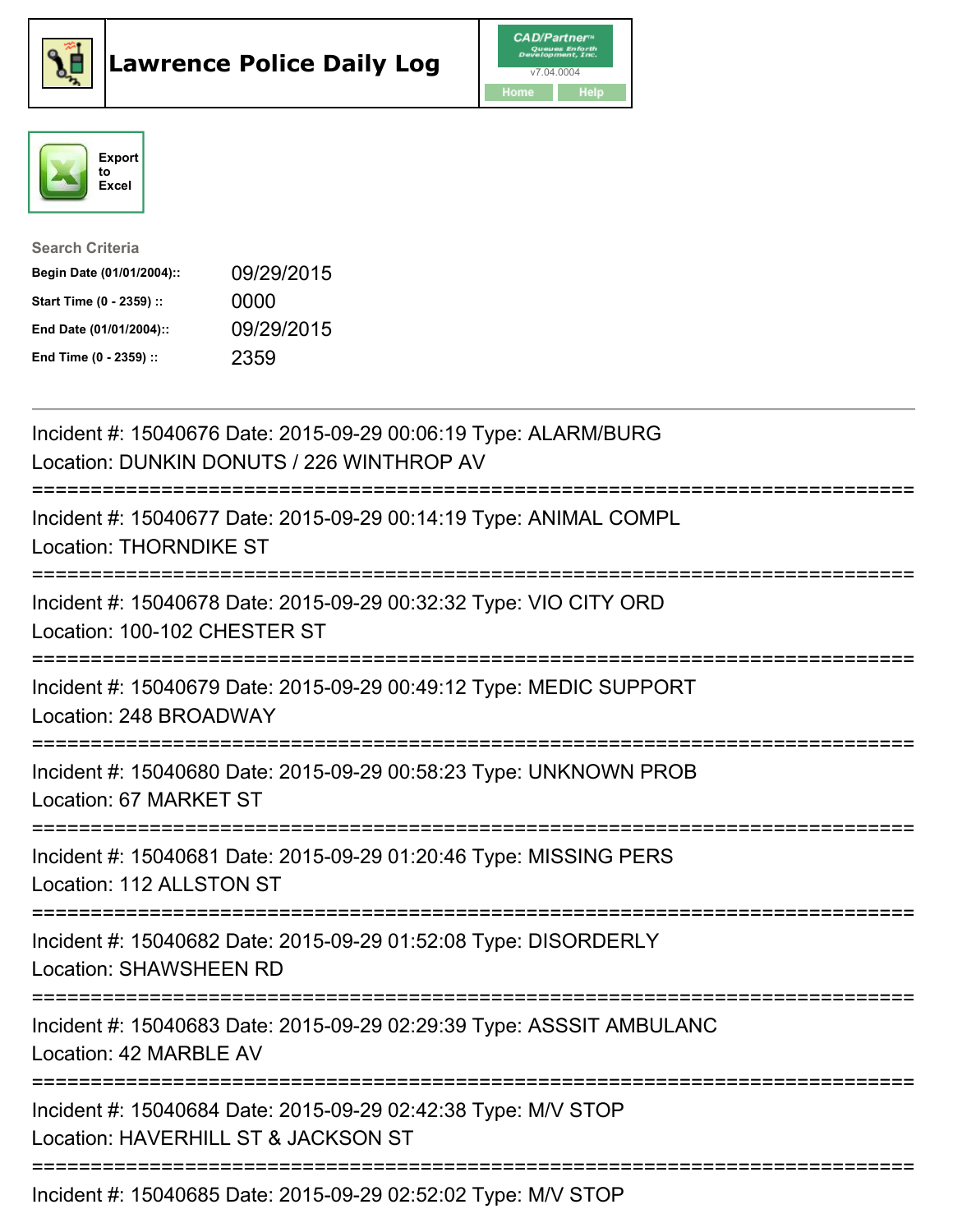| Location: AVON ST & E HAVERHILL ST                                                                                   |
|----------------------------------------------------------------------------------------------------------------------|
| Incident #: 15040686 Date: 2015-09-29 04:26:14 Type: TRESPASSING<br>Location: 191 MAPLE ST FL 3                      |
| Incident #: 15040687 Date: 2015-09-29 06:05:11 Type: ROBBERY ARMED<br>Location: COMMON ST & LAWRENCE ST              |
| Incident #: 15040688 Date: 2015-09-29 06:26:09 Type: LOCKOUT<br>Location: 18 FRANKLIN ST #B608                       |
| ;====================<br>Incident #: 15040689 Date: 2015-09-29 06:42:10 Type: DISTURBANCE<br>Location: 145 HOWARD ST |
| Incident #: 15040690 Date: 2015-09-29 06:48:48 Type: PARK & WALK<br><b>Location: BROADWAY</b>                        |
| Incident #: 15040691 Date: 2015-09-29 06:53:14 Type: COURT TIME<br>Location: 90 LOWELL ST                            |
| Incident #: 15040692 Date: 2015-09-29 07:12:33 Type: HIT & RUN M/V<br>Location: 29 ORCHARD ST                        |
| Incident #: 15040693 Date: 2015-09-29 07:16:40 Type: ASSSIT AMBULANC<br>Location: 18 FRANKLIN ST #302                |
| Incident #: 15040694 Date: 2015-09-29 07:18:26 Type: COURT DOC SERVE<br>Location: 7C SUMMER ST                       |
| Incident #: 15040695 Date: 2015-09-29 07:21:40 Type: SUS PERS/MV<br>Location: 130 SHEPARD ST                         |
| Incident #: 15040696 Date: 2015-09-29 07:24:20 Type: CLOSE STREET<br>Location: BERKELEY ST & BRUCE ST                |
| Incident #: 15040697 Date: 2015-09-29 07:28:06 Type: CLOSE STREET<br><b>Location: FARNHAM ST</b>                     |
| Incident #: 15040698 Date: 2015-09-29 07:31:56 Type: M/V STOP<br>Location: 700 ESSEX ST                              |
| Incident #: 15040699 Date: 2015-09-29 07:35:30 Type: M/V STOP                                                        |

Incident #: 15040699 Date: 2015-09-29 07:35:30 Type: M/V STOP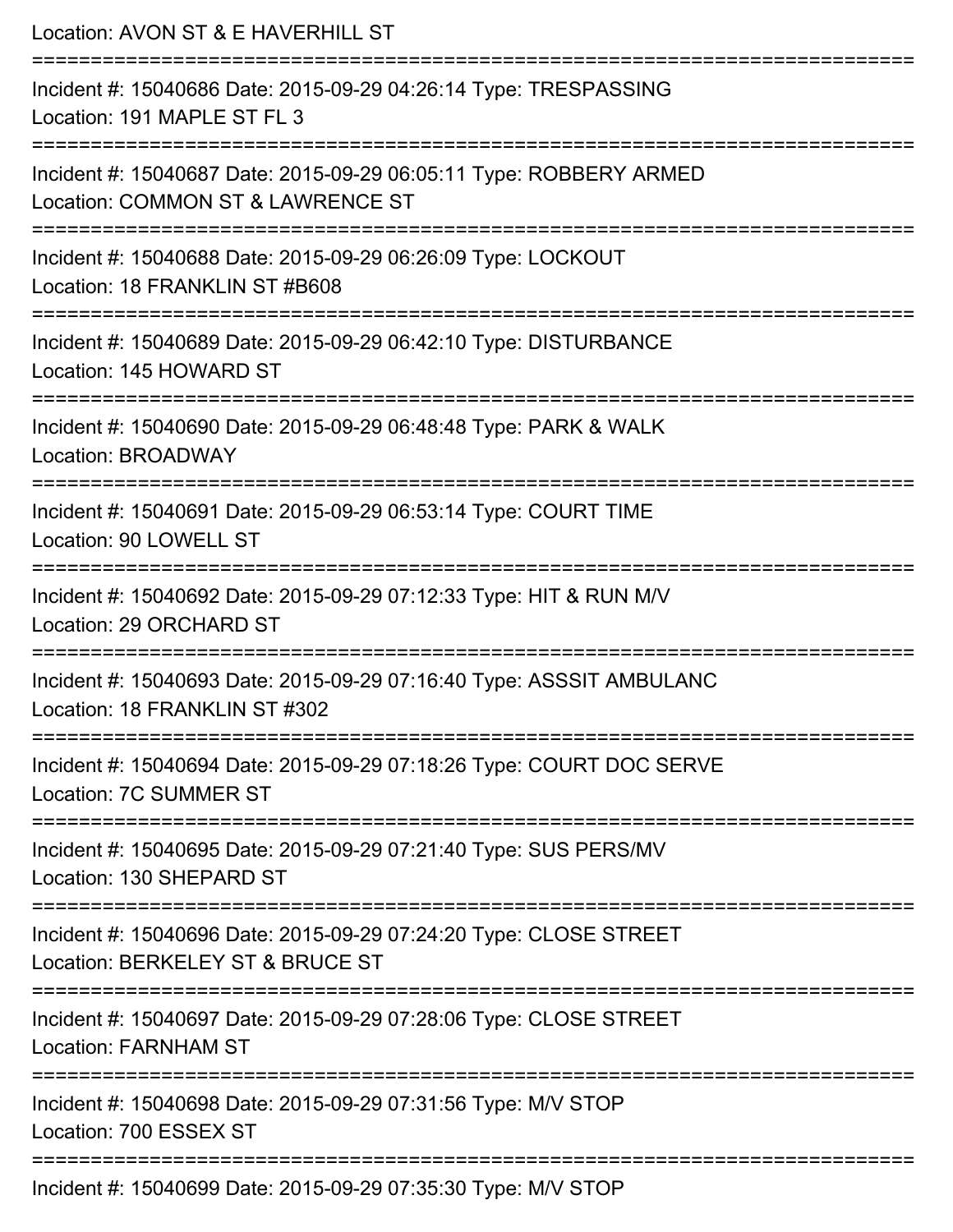| Incident #: 15040700 Date: 2015-09-29 07:51:30 Type: M/V STOP<br>Location: ESSEX ST AND MARGIN ST      |
|--------------------------------------------------------------------------------------------------------|
| Incident #: 15040701 Date: 2015-09-29 07:57:23 Type: M/V STOP<br>Location: JACKSON ST & OAK ST         |
| Incident #: 15040702 Date: 2015-09-29 07:59:59 Type: ASSSIT AMBULANC<br>Location: 1 BEACON AV #211     |
| Incident #: 15040703 Date: 2015-09-29 08:03:49 Type: TOW OF M/V<br>Location: 5 PEARL ST                |
| Incident #: 15040704 Date: 2015-09-29 08:06:09 Type: INVESTIGATION<br>Location: 90 LOWELL ST           |
| Incident #: 15040705 Date: 2015-09-29 08:17:30 Type: UNWANTEDGUEST<br>Location: 65 KENDALL ST FL 2     |
| Incident #: 15040706 Date: 2015-09-29 08:30:45 Type: ANIMAL COMPL<br>Location: 1 CYR DR                |
| Incident #: 15040708 Date: 2015-09-29 08:52:26 Type: THREATS<br>Location: 94 CROSS ST                  |
| Incident #: 15040707 Date: 2015-09-29 08:56:47 Type: DISTURBANCE<br>Location: 240 E HAVERHILL ST       |
| Incident #: 15040709 Date: 2015-09-29 09:04:09 Type: MAL DAMAGE<br>Location: 92 EVERETT ST             |
| Incident #: 15040710 Date: 2015-09-29 09:11:45 Type: ALARM/BURG<br>Location: TAVERAS RESD / 43 SHAW ST |
| Incident #: 15040711 Date: 2015-09-29 09:17:44 Type: M/V STOP<br>Location: OSGOOD ST & SALEM ST        |
| Incident #: 15040712 Date: 2015-09-29 09:29:09 Type: ASSIST FIRE<br>Location: 103 MAY ST               |
| Incident #: 15040713 Date: 2015-09-29 09:38:39 Type: PARK & WALK                                       |

 $L = LL = L$  BROADWAY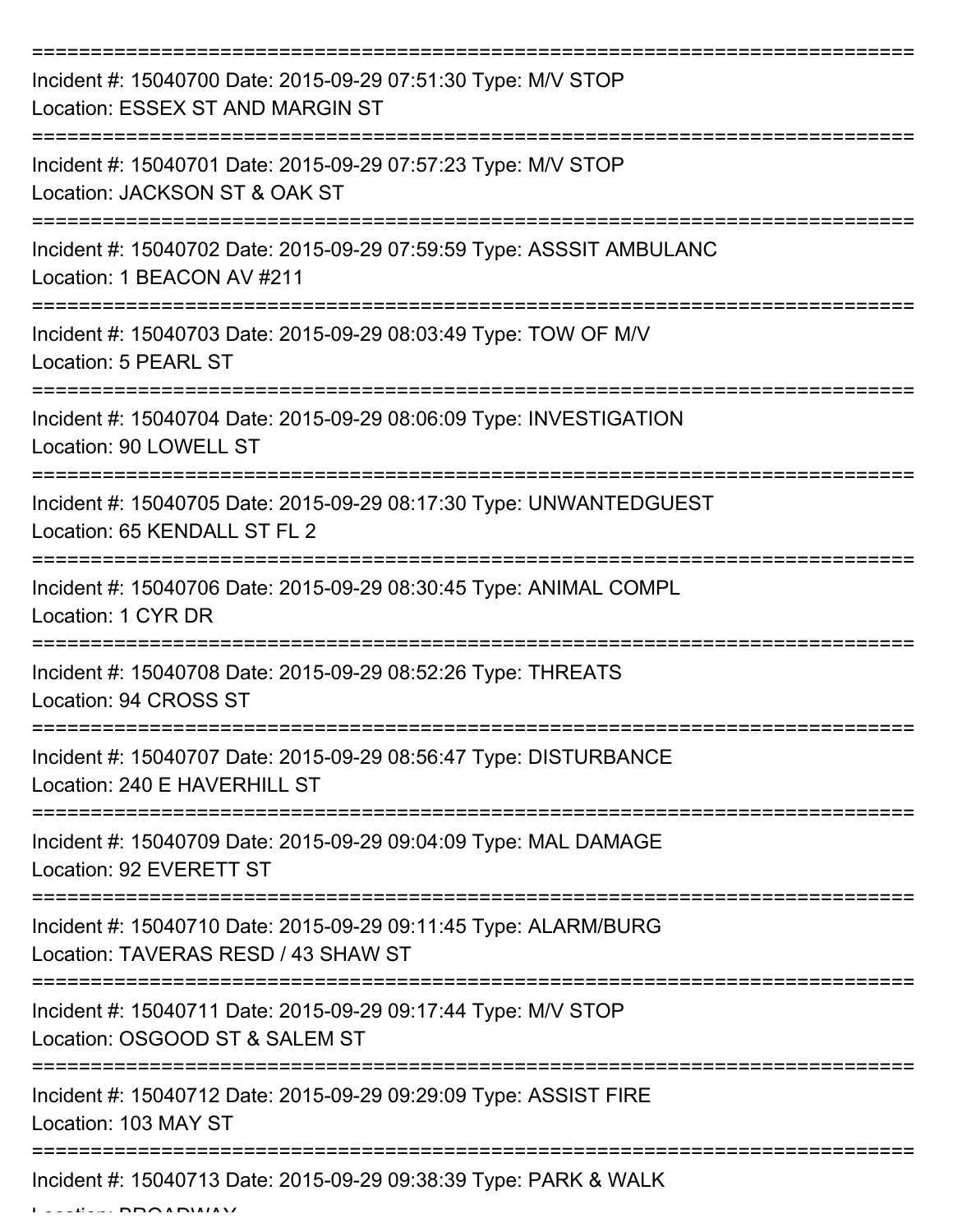| Incident #: 15040714 Date: 2015-09-29 09:45:09 Type: CONFIS PROP<br>Location: 90 LOWELL ST                                    |
|-------------------------------------------------------------------------------------------------------------------------------|
| Incident #: 15040715 Date: 2015-09-29 09:48:09 Type: INVESTIGATION<br>Location: 73 HAWLEY ST                                  |
| Incident #: 15040716 Date: 2015-09-29 09:53:22 Type: WARRANT SERVE<br>Location: 71 N PARISH RD                                |
| Incident #: 15040717 Date: 2015-09-29 10:04:01 Type: M/V STOP<br>Location: E HAVERHILL ST & PROSPECT ST                       |
| Incident #: 15040718 Date: 2015-09-29 10:05:51 Type: WARRANT SERVE<br>Location: 89 MARGIN ST                                  |
| Incident #: 15040719 Date: 2015-09-29 10:09:13 Type: SELECTIVE ENF<br><b>Location: MERRIMACK ST</b>                           |
| Incident #: 15040720 Date: 2015-09-29 10:10:20 Type: M/V STOP<br>Location: MAY ST                                             |
| Incident #: 15040721 Date: 2015-09-29 10:20:19 Type: INVESTIGATION<br>Location: LAWRENCE POLICE DEPARTMENT / 90 LOWELL ST #ST |
| Incident #: 15040722 Date: 2015-09-29 10:29:16 Type: M/V STOP<br>Location: FRANKLIN ST & HAVERHILL ST                         |
| Incident #: 15040723 Date: 2015-09-29 10:33:47 Type: PARK & WALK<br>Location: BRADFORD ST & BROADWAY                          |
| Incident #: 15040724 Date: 2015-09-29 11:01:11 Type: INVESTIGATION<br>Location: 17 THORNTON AV                                |
| Incident #: 15040725 Date: 2015-09-29 11:09:35 Type: SUICIDE ATTEMPT<br>Location: 109 MARGIN ST #LEFT FL 1ST                  |
| Incident #: 15040726 Date: 2015-09-29 11:15:31 Type: TOW OF M/V<br>Location: APPLETON ST & ESSEX ST                           |
| Incident #: 15040727 Date: 2015-09-29 11:21:03 Type: SELECTIVE ENF                                                            |

Location: MEDDIMACK CT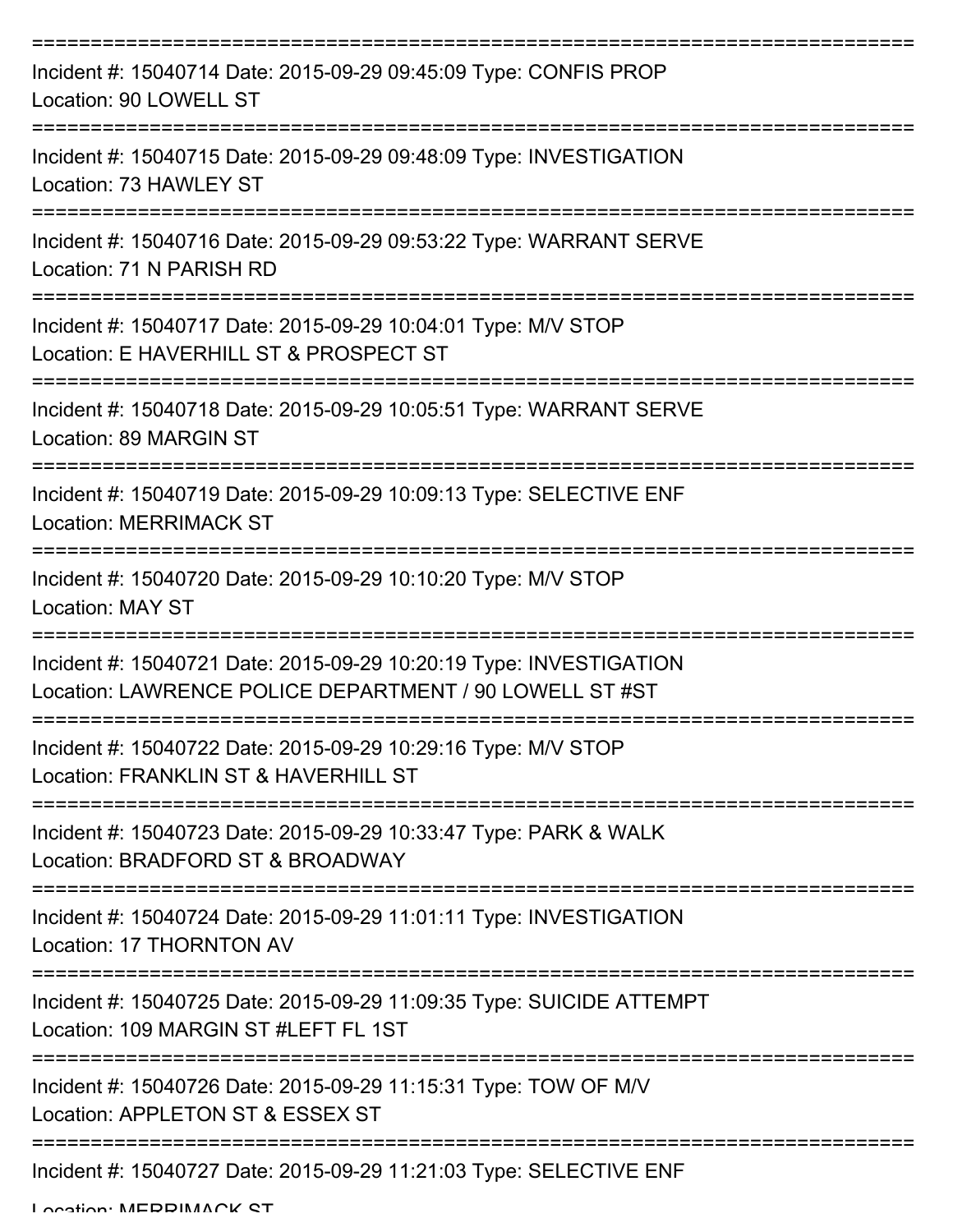| Incident #: 15040728 Date: 2015-09-29 11:21:56 Type: INVESTIGATION<br>Location: 10 HOBSON ST                        |
|---------------------------------------------------------------------------------------------------------------------|
| Incident #: 15040729 Date: 2015-09-29 11:26:13 Type: TOW OF M/V<br>Location: LAWRENCE ST & METHUEN ST               |
| Incident #: 15040730 Date: 2015-09-29 11:33:56 Type: M/V STOP<br>Location: ESSEX ST & FRANKLIN ST                   |
| Incident #: 15040731 Date: 2015-09-29 11:35:35 Type: M/V STOP<br>Location: BRADFORD ST & BROADWAY                   |
| Incident #: 15040732 Date: 2015-09-29 11:38:01 Type: M/V STOP<br>Location: COMMON ST & LAWRENCE ST                  |
| Incident #: 15040733 Date: 2015-09-29 11:39:37 Type: PARK & WALK<br>Location: BRADFORD ST & BROADWAY                |
| Incident #: 15040734 Date: 2015-09-29 11:50:38 Type: BUILDING CHK<br><b>Location: MT VERNON ST</b>                  |
| Incident #: 15040735 Date: 2015-09-29 11:53:45 Type: DOMESTIC/PROG<br>Location: 23 ABBOTT ST FL 1STFL               |
| Incident #: 15040736 Date: 2015-09-29 11:55:58 Type: TOW OF M/V<br>Location: AMESBURY ST & LOWELL ST                |
| Incident #: 15040737 Date: 2015-09-29 12:03:26 Type: SUS PERS/MV<br>Location: LAWRENCE MEAT COMPANY / 264 LOWELL ST |
| Incident #: 15040738 Date: 2015-09-29 12:14:33 Type: CK WELL BEING<br>Location: 158 WATER ST #APT 1                 |
| Incident #: 15040739 Date: 2015-09-29 12:22:59 Type: M/V STOP<br>Location: 92 EVERETT ST                            |
| Incident #: 15040740 Date: 2015-09-29 12:27:50 Type: M/V STOP<br>Location: 45 BROADWAY                              |
| Incident #: 15040741 Date: 2015-09-29 12:28:29 Type: M/V STOP<br>Location: 107 EVERETT ST                           |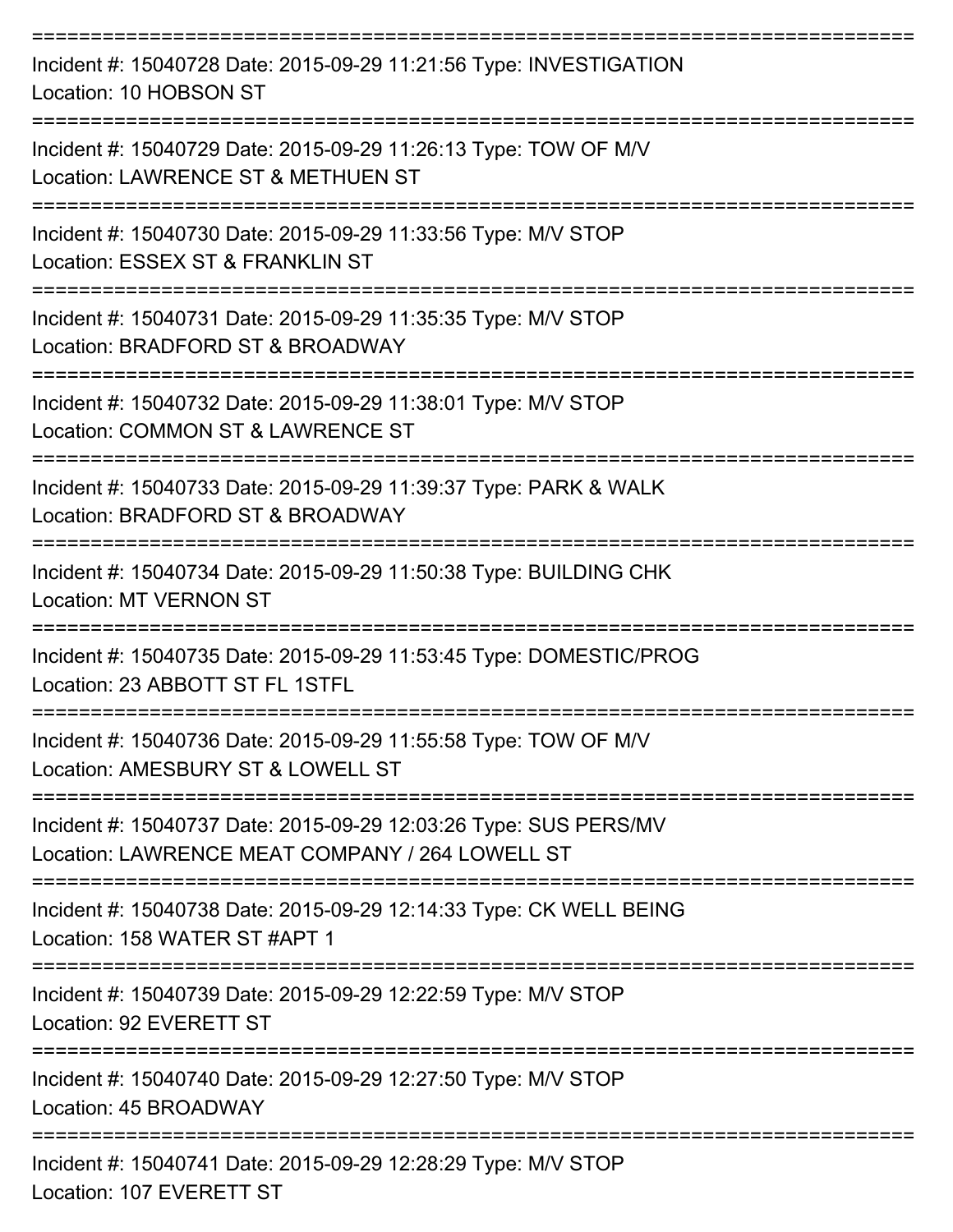| Incident #: 15040742 Date: 2015-09-29 12:29:00 Type: M/V STOP<br><b>Location: MARKET ST</b>           |
|-------------------------------------------------------------------------------------------------------|
| Incident #: 15040743 Date: 2015-09-29 12:42:04 Type: INVESTIGATION<br>Location: 70 N PARISH RD        |
| Incident #: 15040744 Date: 2015-09-29 12:44:25 Type: DRUG VIO<br>Location: LAWRENCE ST & LEXINGTON ST |
| Incident #: 15040745 Date: 2015-09-29 12:46:19 Type: BUILDING CHK<br>Location: DAISY ST & HOLLY ST    |
| Incident #: 15040746 Date: 2015-09-29 12:54:49 Type: ALARM OF FIRE<br>Location: 71 N PARISH RD        |
| Incident #: 15040747 Date: 2015-09-29 13:14:09 Type: TOW/ABANDONED<br>Location: 21 BOURQUE ST         |
| Incident #: 15040748 Date: 2015-09-29 13:15:17 Type: M/V STOP<br>Location: CANAL ST & HAMPSHIRE ST    |
| Incident #: 15040749 Date: 2015-09-29 13:19:07 Type: KEEP PEACE<br><b>Location: 91 BENNINGTON ST</b>  |
| Incident #: 15040750 Date: 2015-09-29 13:21:30 Type: M/V STOP<br>Location: ANDOVER ST & BEACON AV     |
| Incident #: 15040751 Date: 2015-09-29 13:40:21 Type: B&E/PAST<br>Location: 286 BROADWAY               |
| Incident #: 15040752 Date: 2015-09-29 13:48:08 Type: A&B PAST<br>Location: 71 N PARISH RD             |
| Incident #: 15040753 Date: 2015-09-29 13:48:28 Type: INVESTIGATION<br>Location: 71 N PARISH RD        |
| Incident #: 15040754 Date: 2015-09-29 13:55:18 Type: TOW OF M/V<br>Location: 407 ESSEX ST             |
| Incident #: 15040755 Date: 2015-09-29 13:58:34 Type: M/V STOP<br>Location: BRADFORD ST & BROADWAY     |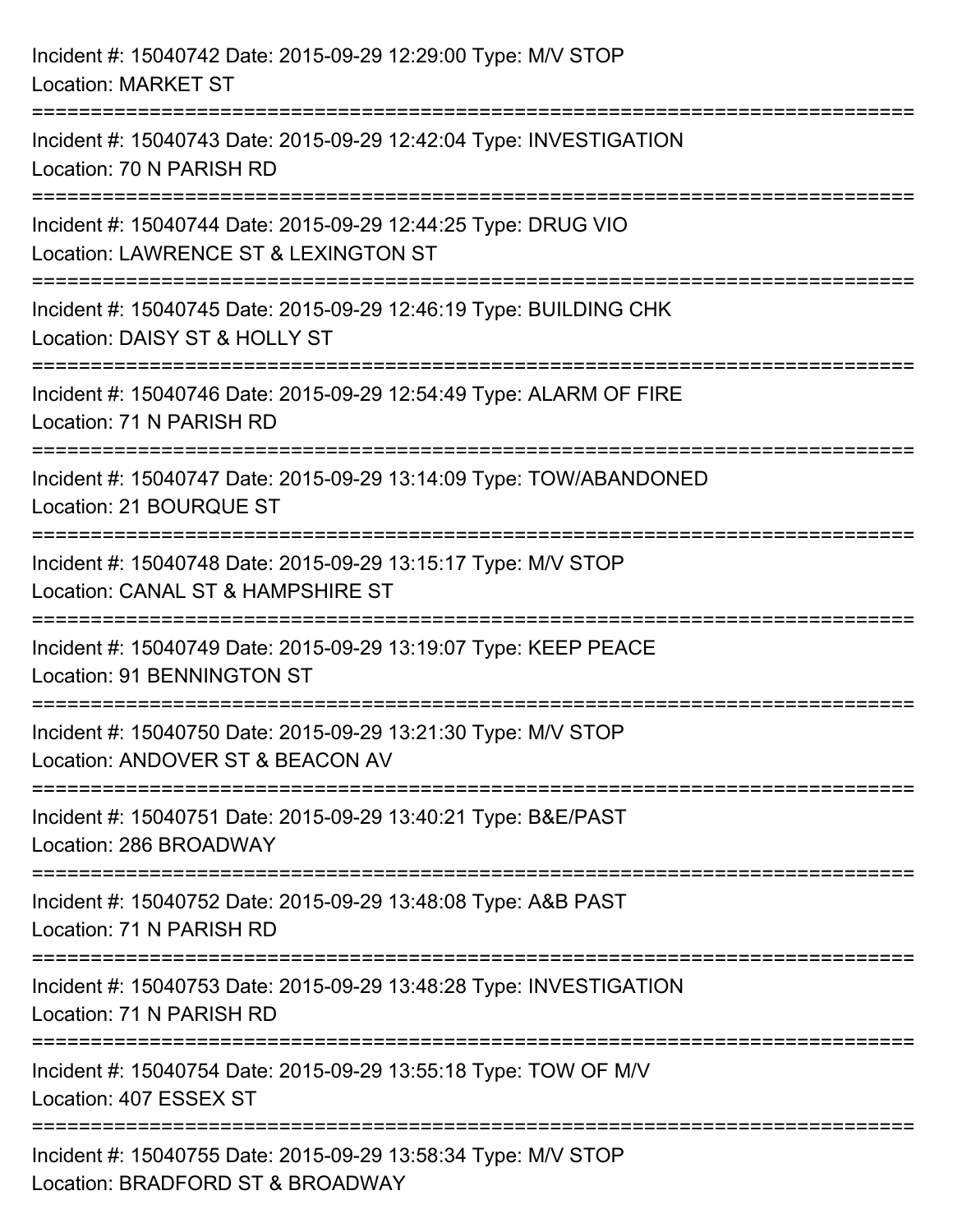| Incident #: 15040756 Date: 2015-09-29 14:02:18 Type: CRUISER ACCID<br>Location: 286 BROADWAY                                           |
|----------------------------------------------------------------------------------------------------------------------------------------|
| Incident #: 15040757 Date: 2015-09-29 14:11:42 Type: 209A/SERVE<br>Location: 92 HAVERHILL ST                                           |
| Incident #: 15040758 Date: 2015-09-29 14:12:54 Type: M/V STOP<br>Location: BRADFORD ST & BROADWAY                                      |
| Incident #: 15040759 Date: 2015-09-29 14:16:47 Type: M/V STOP<br>Location: AMESBURY ST & LOWELL ST                                     |
| Incident #: 15040763 Date: 2015-09-29 14:21:45 Type: INVESTIGATION<br>Location: 90 LOWELL ST                                           |
| Incident #: 15040760 Date: 2015-09-29 14:24:44 Type: 209A/SERVE<br>Location: 285 ESSEX ST #2C                                          |
| Incident #: 15040761 Date: 2015-09-29 14:28:04 Type: M/V STOP<br>Location: ESSEX ST & NEWBURY ST                                       |
| Incident #: 15040762 Date: 2015-09-29 14:29:39 Type: M/V STOP<br>Location: 320 S BROADWAY                                              |
| Incident #: 15040764 Date: 2015-09-29 14:37:33 Type: AUTO ACC/NO PI<br>Location: ABBOTT ST & PARKER ST                                 |
| Incident #: 15040765 Date: 2015-09-29 14:43:55 Type: AUTO ACC/NO PI<br>Location: BIG N' BEEFY / 415 BROADWAY<br>---------------------- |
| Incident #: 15040766 Date: 2015-09-29 14:48:49 Type: 209A/SERVE<br>Location: 309 BROADWAY #3                                           |
| Incident #: 15040767 Date: 2015-09-29 15:03:24 Type: DISTURBANCE<br>Location: 165 CRAWFORD ST                                          |
| ===========================<br>Incident #: 15040768 Date: 2015-09-29 15:04:39 Type: M/V STOP<br>Location: 49 HIGH ST                   |
| Incident #: 15040769 Date: 2015-09-29 15:10:45 Type: WARRANT SERVE<br>Location: 13 JORDAN ST                                           |

===========================================================================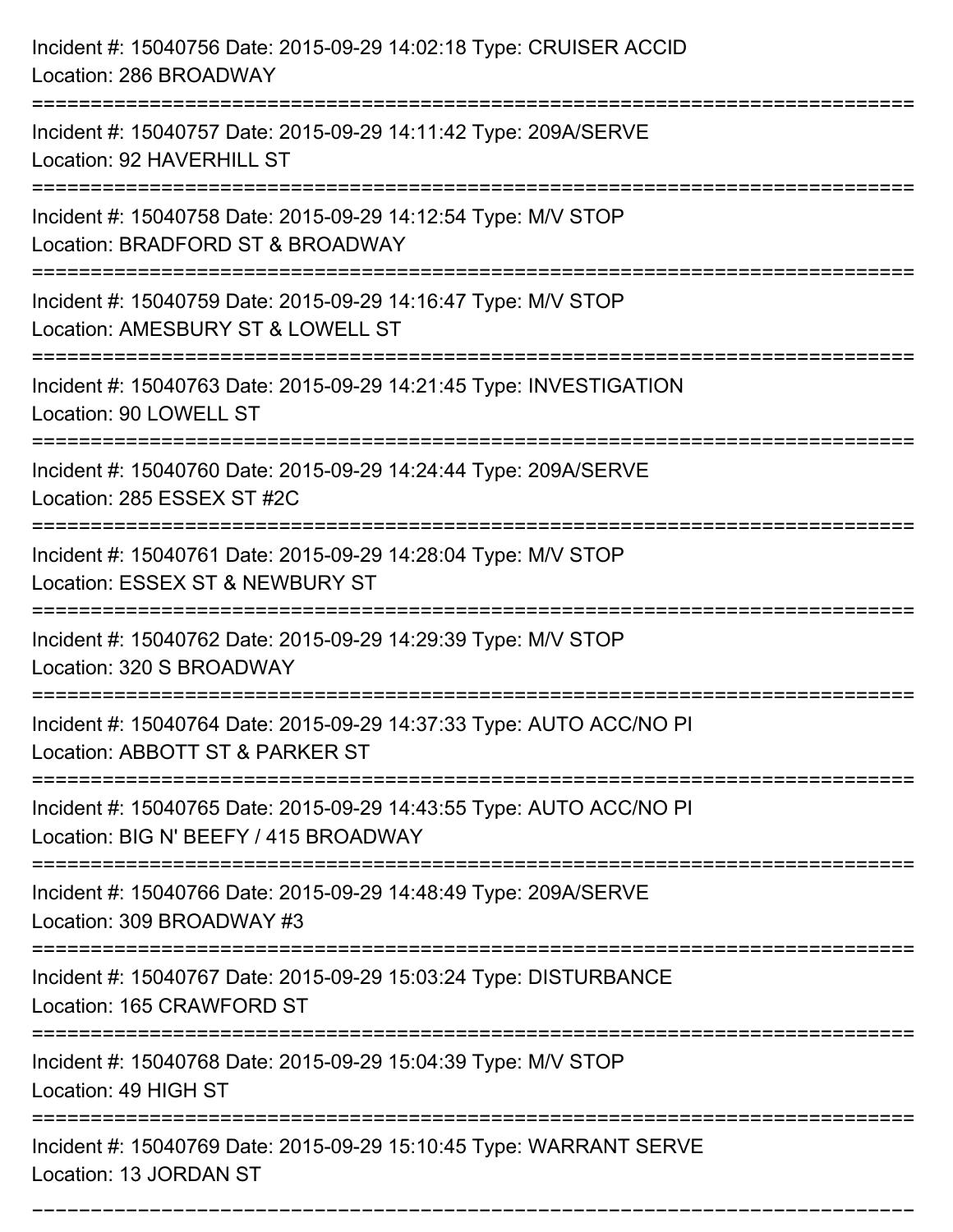| Incident #: 15040770 Date: 2015-09-29 15:12:28 Type: SHOPLIFTING<br>Location: 700 ESSEX ST                         |
|--------------------------------------------------------------------------------------------------------------------|
| Incident #: 15040771 Date: 2015-09-29 15:13:24 Type: SUS PERS/MV<br>Location: 44 MELVIN ST                         |
| Incident #: 15040772 Date: 2015-09-29 15:20:20 Type: AUTO ACC/UNK PI<br>Location: ANDOVER ST & S BROADWAY          |
| Incident #: 15040773 Date: 2015-09-29 15:28:10 Type: ALARM/BURG<br>Location: 495 LOWELL ST                         |
| Incident #: 15040774 Date: 2015-09-29 15:29:14 Type: AUTO ACC/NO PI<br>Location: 70 S BROADWAY                     |
| Incident #: 15040775 Date: 2015-09-29 15:32:07 Type: NOTIFICATION<br>Location: 15 FULTON ST                        |
| Incident #: 15040776 Date: 2015-09-29 15:36:38 Type: DISTURBANCE<br>Location: 211 E HAVERHILL ST FL 2NDFL          |
| Incident #: 15040777 Date: 2015-09-29 15:58:58 Type: 209A/SERVE<br>Location: 55 BOWDOIN ST                         |
| Incident #: 15040778 Date: 2015-09-29 16:00:06 Type: MEDIC SUPPORT<br>Location: 32 LAWRENCE ST #APT 35             |
| Incident #: 15040779 Date: 2015-09-29 16:20:21 Type: M/V STOP<br>Location: BRADFORD ST & BROADWAY                  |
| Incident #: 15040780 Date: 2015-09-29 16:31:42 Type: M/V STOP<br>Location: BROADWAY & LOWELL ST                    |
| Incident #: 15040781 Date: 2015-09-29 16:34:42 Type: TRESPASSING<br>Location: 129 SPRINGFIELD ST                   |
| Incident #: 15040782 Date: 2015-09-29 16:39:42 Type: M/V STOP<br>Location: FRANKLIN ST & LOWELL ST                 |
| Incident #: 15040783 Date: 2015-09-29 16:45:38 Type: SUS PERS/MV<br>Location: HAFFNER'S GAS STATION / 69 PARKER ST |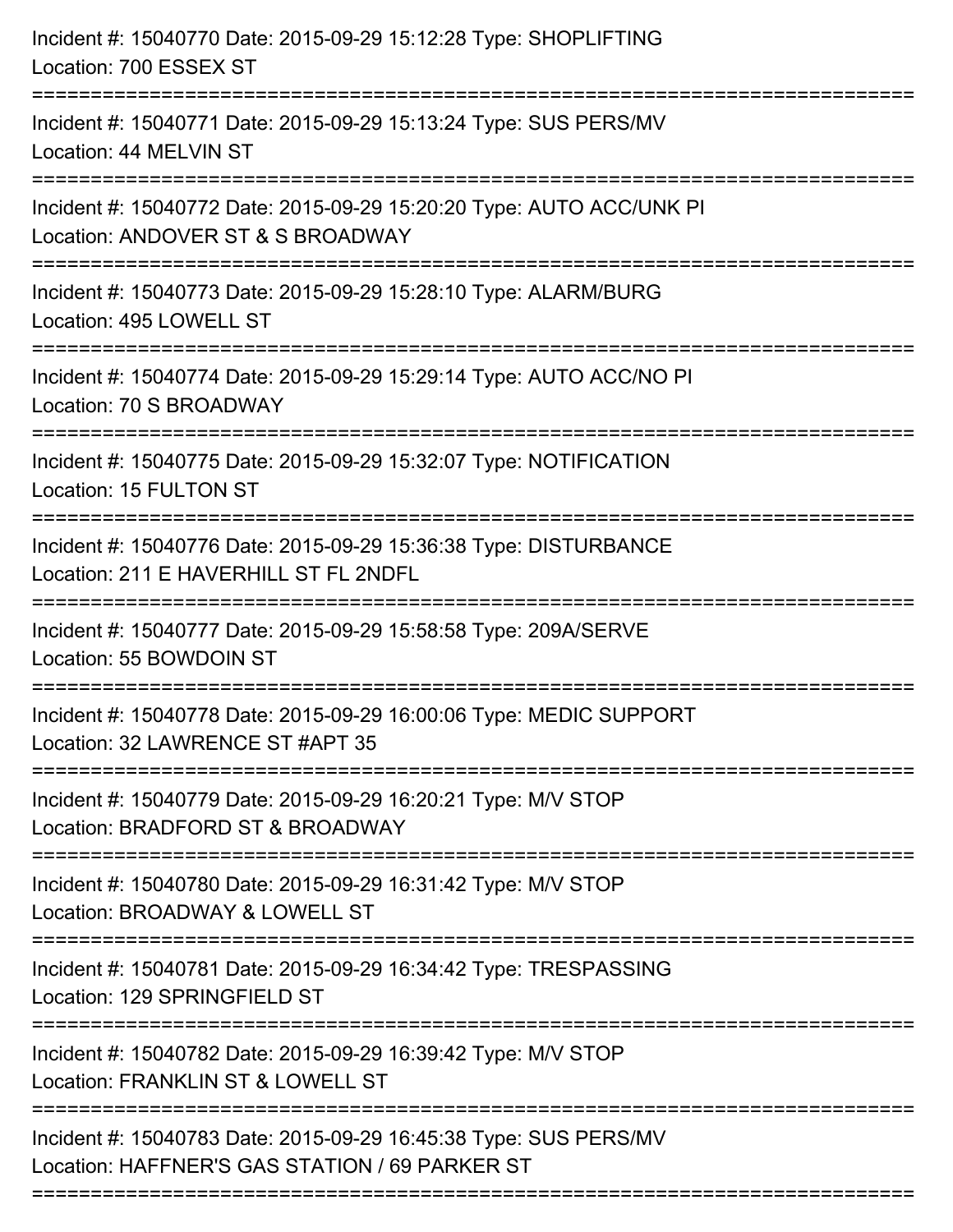Location: CVS PHARMACY / 205 S BROADWAY

| Incident #: 15040785 Date: 2015-09-29 17:10:02 Type: TRESPASSING<br>Location: NEW YORK NAILS / 249 BROADWAY                     |
|---------------------------------------------------------------------------------------------------------------------------------|
| Incident #: 15040786 Date: 2015-09-29 17:10:24 Type: DISTURBANCE<br>Location: DAISY ST & HOLLY ST                               |
| Incident #: 15040787 Date: 2015-09-29 17:33:47 Type: DISORDERLY<br>Location: 120 HOWARD ST #2 FL 1                              |
| Incident #: 15040788 Date: 2015-09-29 17:35:35 Type: ALARM/BURG<br>Location: 100 PARKER ST                                      |
| Incident #: 15040789 Date: 2015-09-29 17:46:02 Type: LARCENY/PAST<br>Location: 10 HIGHGATE ST                                   |
| :===============================<br>Incident #: 15040790 Date: 2015-09-29 17:53:41 Type: TRESPASSING<br>Location: 288 HOWARD ST |
| Incident #: 15040791 Date: 2015-09-29 18:02:45 Type: MISSING PERS<br>Location: 81 CROSS ST #1                                   |
| Incident #: 15040792 Date: 2015-09-29 18:04:24 Type: DISORDERLY<br>Location: 296 AMES ST                                        |
| Incident #: 15040793 Date: 2015-09-29 18:13:40 Type: SUICIDE ATTEMPT<br><b>Location: CANAL ST</b>                               |
| :===================<br>Incident #: 15040794 Date: 2015-09-29 18:20:40 Type: SUS PERS/MV<br>Location: BROADWAY & HAVERHILL ST   |
| Incident #: 15040795 Date: 2015-09-29 18:39:14 Type: HIT & RUN M/V<br>Location: 264 E HAVERHILL ST                              |
| Incident #: 15040796 Date: 2015-09-29 18:49:16 Type: M/V STOP<br>Location: CHANDLER ST & WATER ST                               |
| Incident #: 15040797 Date: 2015-09-29 18:55:34 Type: THREATS<br>Location: 229 ANDOVER ST FL 2ND                                 |
|                                                                                                                                 |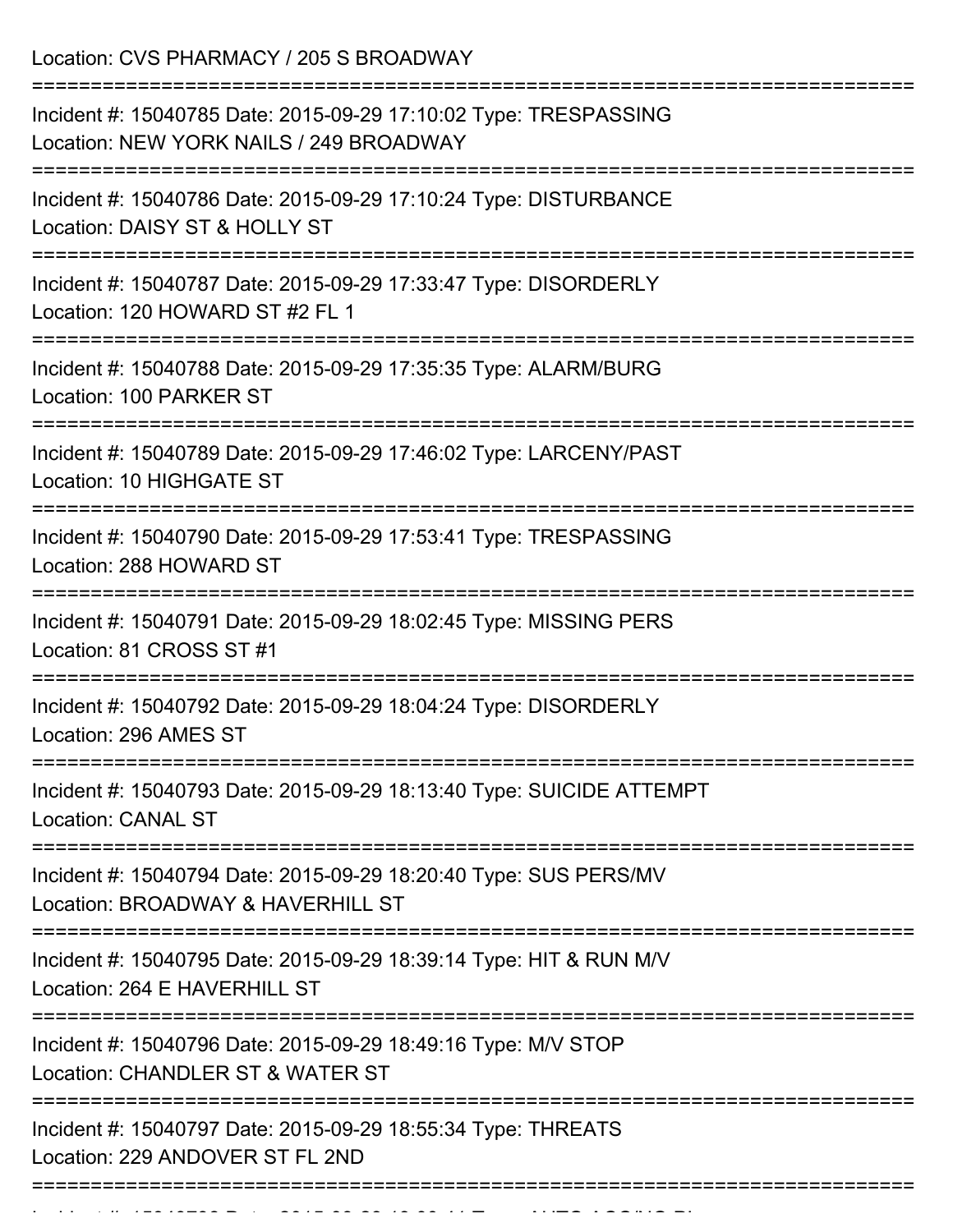Location: 132 OAK ST

| Incident #: 15040799 Date: 2015-09-29 19:01:45 Type: FIRE WORKS<br>Location: BROOK ST & UNION ST   |
|----------------------------------------------------------------------------------------------------|
| Incident #: 15040800 Date: 2015-09-29 19:07:42 Type: MAN DOWN<br>Location: 191 SALEM ST            |
| Incident #: 15040801 Date: 2015-09-29 19:10:03 Type: DISORDERLY<br>Location: CYPRESS AV & ESSEX ST |
| Incident #: 15040802 Date: 2015-09-29 19:17:46 Type: HIT & RUN M/V<br>Location: 36 EVERETT ST      |
| Incident #: 15040803 Date: 2015-09-29 19:19:17 Type: KEEP PEACE<br>Location: 55 BOWDOIN ST         |
| Incident #: 15040804 Date: 2015-09-29 19:21:51 Type: DISTURBANCE<br>Location: 10 HIGHGATE ST       |
| Incident #: 15040805 Date: 2015-09-29 19:27:07 Type: LARCENY/PAST<br>Location: 92 SALEM ST         |
| Incident #: 15040806 Date: 2015-09-29 19:38:41 Type: WARRANT SERVE<br>Location: 19 WINTER ST       |
| Incident #: 15040807 Date: 2015-09-29 19:43:18 Type: GENERAL SERV<br>Location: 303 HAMPSHIRE ST #A |
| Incident #: 15040808 Date: 2015-09-29 19:52:55 Type: DOMESTIC/PAST<br>Location: 3 CONDUIT ST       |
| Incident #: 15040809 Date: 2015-09-29 20:01:46 Type: LARCENY/PAST<br>Location: 439 HAMPSHIRE ST    |
| Incident #: 15040810 Date: 2015-09-29 20:03:31 Type: VANDALISM<br>Location: 141 AMESBURY ST        |
| Incident #: 15040811 Date: 2015-09-29 20:15:41 Type: GUN CALL<br>Location: 6 NIGHTINGALE CT        |
|                                                                                                    |